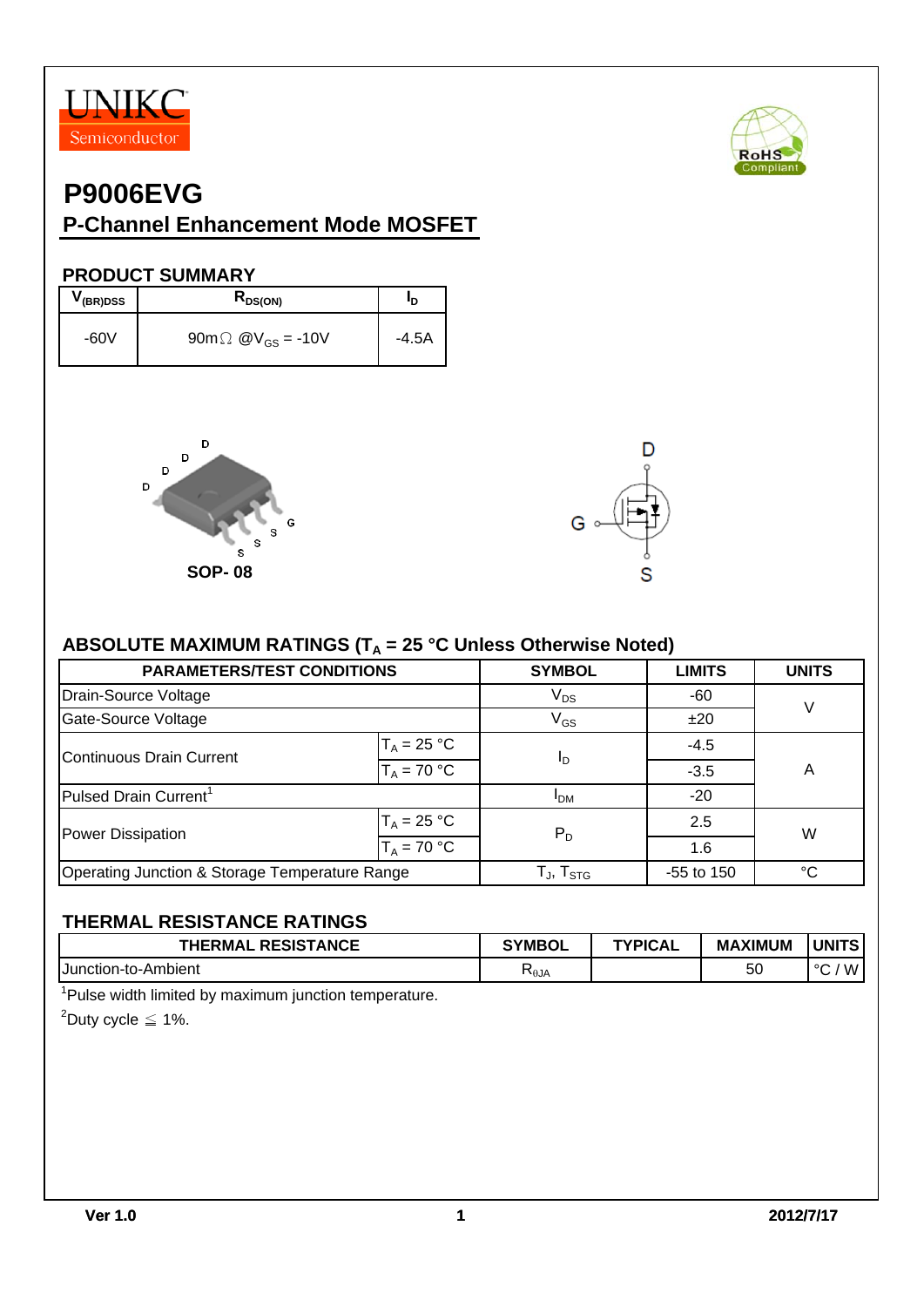



# **P9006EVG**

# **P-Channel Enhancement Mode MOSFET**

### **ELECTRICAL CHARACTERISTICS (T<sub>J</sub> = 25 °C, Unless Otherwise Noted)**

|                                                                          |                                                                                                                         | <b>LIMITS</b>                                                                                                                                                                                                      |                |              | <b>UNIT</b> |  |  |  |  |
|--------------------------------------------------------------------------|-------------------------------------------------------------------------------------------------------------------------|--------------------------------------------------------------------------------------------------------------------------------------------------------------------------------------------------------------------|----------------|--------------|-------------|--|--|--|--|
|                                                                          |                                                                                                                         | <b>MIN</b>                                                                                                                                                                                                         | <b>TYP</b>     | <b>MAX</b>   |             |  |  |  |  |
| <b>STATIC</b>                                                            |                                                                                                                         |                                                                                                                                                                                                                    |                |              |             |  |  |  |  |
| $V_{(BR)DSS}$                                                            | $V_{GS} = 0V$ , $I_D = -250 \mu A$                                                                                      | $-60$                                                                                                                                                                                                              |                |              | $\vee$      |  |  |  |  |
| $V_{GS(th)}$                                                             | $V_{DS} = V_{GS}$ , $I_D = -250 \mu A$                                                                                  | $-1.0$                                                                                                                                                                                                             | $-1.5$         | $-2.5$       |             |  |  |  |  |
| $I_{GSS}$                                                                | $V_{DS} = 0V$ , $V_{GS} = \pm 20V$                                                                                      |                                                                                                                                                                                                                    |                | ±250         | nA          |  |  |  |  |
|                                                                          | $V_{DS}$ = -48V, $V_{GS}$ = 0V                                                                                          |                                                                                                                                                                                                                    |                | $\mathbf{1}$ | μA          |  |  |  |  |
|                                                                          |                                                                                                                         |                                                                                                                                                                                                                    |                | 10           |             |  |  |  |  |
| $I_{D(ON)}$                                                              | $V_{DS}$ = -5V, $V_{GS}$ = -10V                                                                                         | $-20$                                                                                                                                                                                                              |                |              | A           |  |  |  |  |
|                                                                          | $V_{GS}$ = -4.5V, $I_D$ = -3.5A                                                                                         |                                                                                                                                                                                                                    | 90             | 150          | $m\Omega$   |  |  |  |  |
|                                                                          | $V_{GS}$ = -10V, $I_D$ = -4.5A                                                                                          |                                                                                                                                                                                                                    | 70             | 90           |             |  |  |  |  |
| $g_{fs}$                                                                 | $V_{DS}$ = -10V, $I_D$ = -4.5A                                                                                          |                                                                                                                                                                                                                    | 9              |              | S           |  |  |  |  |
|                                                                          | <b>DYNAMIC</b>                                                                                                          |                                                                                                                                                                                                                    |                |              |             |  |  |  |  |
| $\mathbf{C}_{\text{iss}}$                                                |                                                                                                                         |                                                                                                                                                                                                                    | 760            |              |             |  |  |  |  |
| $C_{\rm oss}$                                                            | $V_{GS} = 0V$ , $V_{DS} = -30V$ , f = 1MHz                                                                              |                                                                                                                                                                                                                    | 90             |              | pF          |  |  |  |  |
| $C_{\text{rss}}$                                                         |                                                                                                                         |                                                                                                                                                                                                                    | 40             |              |             |  |  |  |  |
| $Q_q$                                                                    |                                                                                                                         |                                                                                                                                                                                                                    | 15.0           |              |             |  |  |  |  |
| $\mathsf{Q}_{\mathsf{gs}}$                                               | $I_D = -4.5A$ , $V_{GS} = -10V$                                                                                         |                                                                                                                                                                                                                    | 2.5            |              | nC          |  |  |  |  |
| $Q_{gd}$                                                                 |                                                                                                                         |                                                                                                                                                                                                                    | 3.0            |              |             |  |  |  |  |
|                                                                          |                                                                                                                         |                                                                                                                                                                                                                    | $\overline{7}$ | 14           |             |  |  |  |  |
| $t_{r}$                                                                  | $V_{DS} = -20V$ ,                                                                                                       |                                                                                                                                                                                                                    | 10             | 20           | nS          |  |  |  |  |
| $t_{d(\text{off})}$                                                      | $I_D \approx -1$ A, V <sub>GS</sub> = -10V, R <sub>GS</sub> = 6 Ω                                                       |                                                                                                                                                                                                                    | 19             | 34           |             |  |  |  |  |
| $t_{f}$                                                                  |                                                                                                                         |                                                                                                                                                                                                                    | 12             | 22           |             |  |  |  |  |
| SOURCE-DRAIN DIODE RATINGS AND CHARACTERISTICS (T <sub>J</sub> = 25 °C)  |                                                                                                                         |                                                                                                                                                                                                                    |                |              |             |  |  |  |  |
| $I_{\rm S}$                                                              |                                                                                                                         |                                                                                                                                                                                                                    |                | $-1.3$       | A           |  |  |  |  |
| $\mathsf{I}_\mathsf{SM}$                                                 |                                                                                                                         |                                                                                                                                                                                                                    |                | $-2.6$       |             |  |  |  |  |
| $\rm V_{SD}$                                                             | $I_F = Is, V_{GS} = 0V$                                                                                                 |                                                                                                                                                                                                                    |                | $-1$         | $\vee$      |  |  |  |  |
| Forward Voltage <sup>1</sup><br><b>Reverse Recovery Time</b><br>$t_{rr}$ |                                                                                                                         |                                                                                                                                                                                                                    | 15.5           |              | nS          |  |  |  |  |
| $Q_{rr}$                                                                 |                                                                                                                         |                                                                                                                                                                                                                    | 7.9            |              | nC          |  |  |  |  |
|                                                                          | <b>SYMBOL</b><br>$I_{DSS}$<br>$R_{DS(ON)}$<br>$t_{d(on)}$<br>$1\text{m}$ decided by $\text{m}$ decided by $200\text{m}$ | <b>TEST CONDITIONS</b><br>$V_{DS}$ = -36V, $V_{GS}$ = 0V, $T_J$ = 125 °C<br>$V_{DS} = 0.5V_{(BR)DSS}$<br>$I_F = -3.5A$ , dl <sub>F</sub> /dt = 100A / $\mu$ S<br>$D_{\text{out}}$ , $D_{\text{out}}$ , $\geq 0.07$ |                |              |             |  |  |  |  |

<sup>1</sup>Pulse test : Pulse Width ≤ 300 µsec, Duty Cycle ≤ 2%.

<sup>2</sup>Independent of operating temperature.

 $3$ Pulse width limited by maximum junction temperature.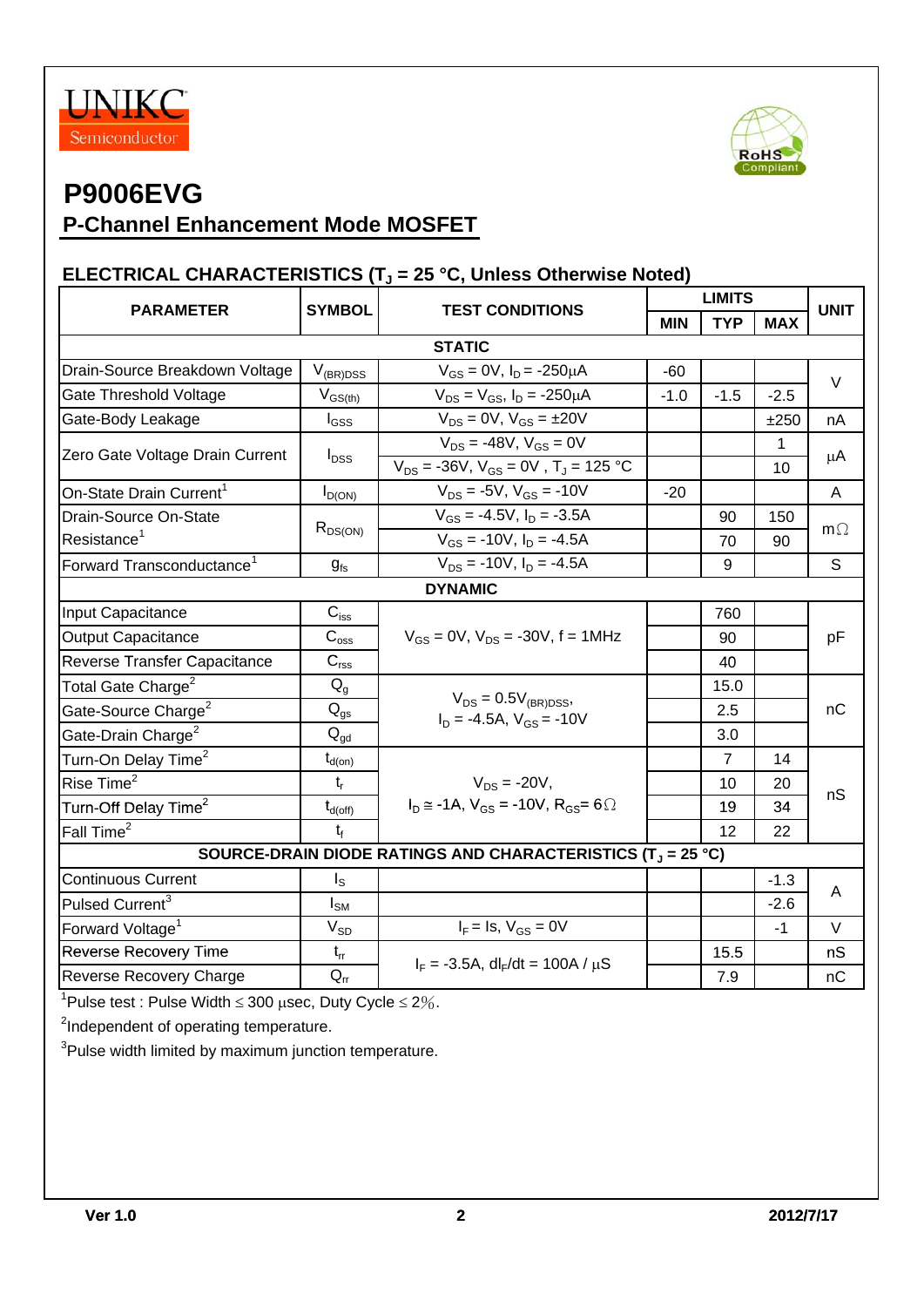



# **P9006EVG P-Channel Enhancement Mode MOSFET**

### **TYPICAL PERFORMANCE CHARACTERISTICS**

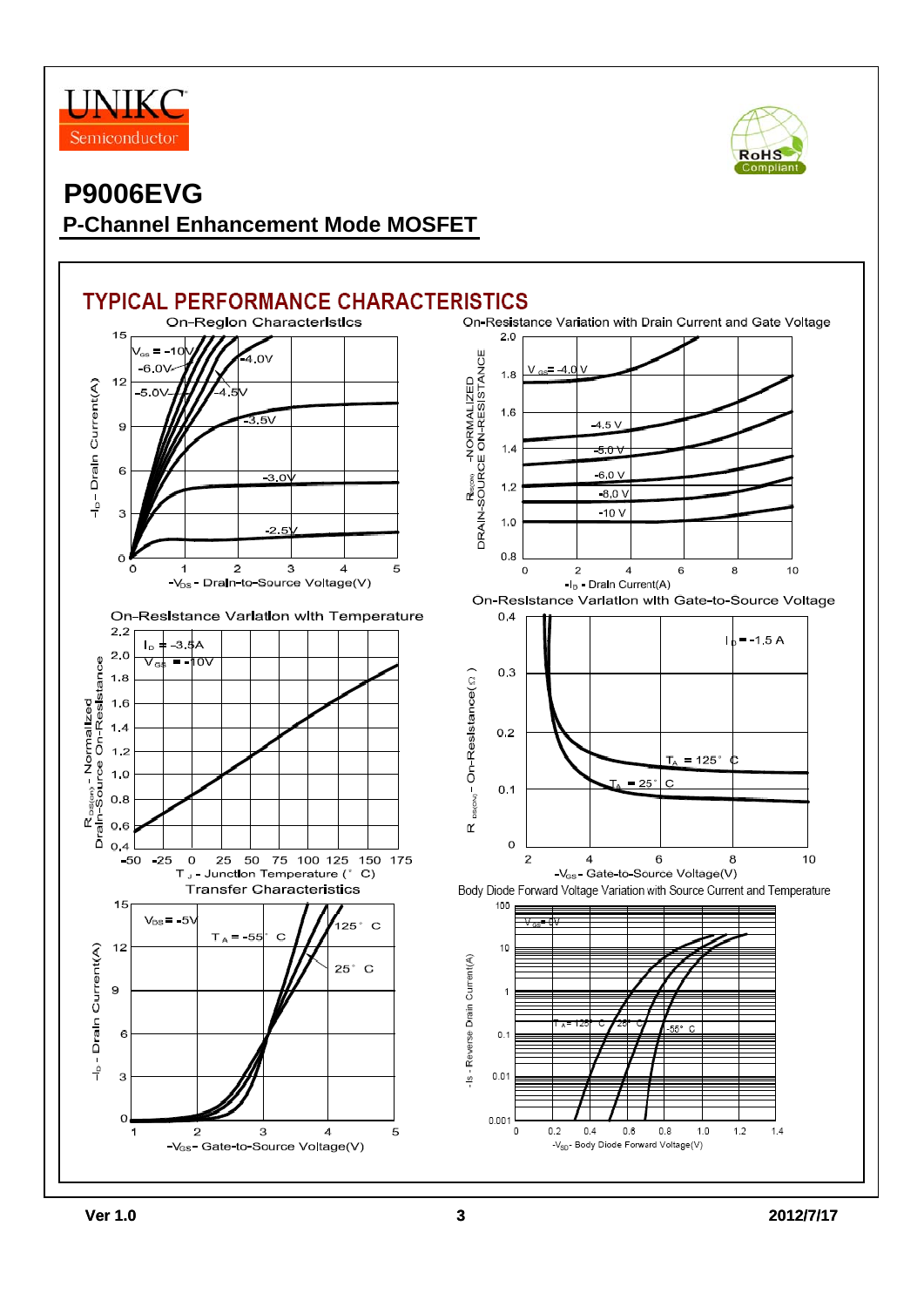



# **P9006EVG P-Channel Enhancement Mode MOSFET**